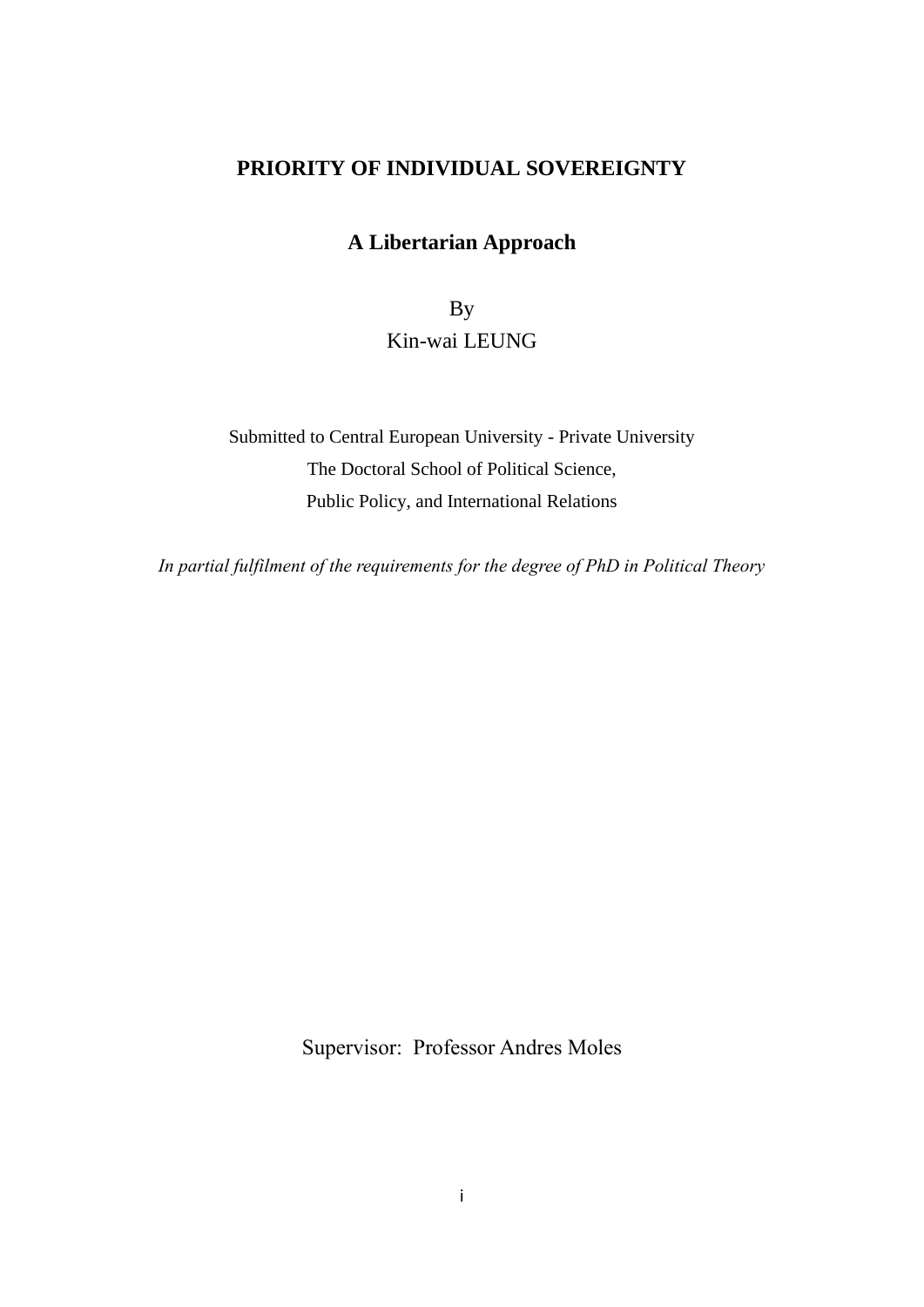#### **Abstract**

<span id="page-1-0"></span>This project develops a novel account of self-ownership overcoming two interrelated problems that contemporary libertarians have yet solved—the problem of imprisonment and the denial of assigning a greater moral weight to an individual body than to extrabodily materials. The thesis that an individual has natural ownership of his body appears to well account for the wrongness of non-consensual use of an individual's body. The problem of imprisonment challenges this appearance. Since right libertarians place weak or no limits on appropriation, they could not rationally condemn unilateral occupation of the natural environment that amounts to imprisonment of an innocent individual so long as the appropriator has worked on the environment. This project examines various right-libertarian attempts to solve this problem after mapping a new conceptual terrain of libertarianism. Besides the common division into libertarian theories that place limits on appropriation and libertarian theories that do not, this project proposes another division focusing on whether the thesis and rules of distribution are inferred from the same set of more fundamental principles and nonmoral premises. As these two divisions cut across each other, right-libertarian theories are classifiable into four types. This project demonstrates that, in solving the problem of imprisonment, right-libertarians generally in turn deny greater moral importance of our bodes relative to extrabodily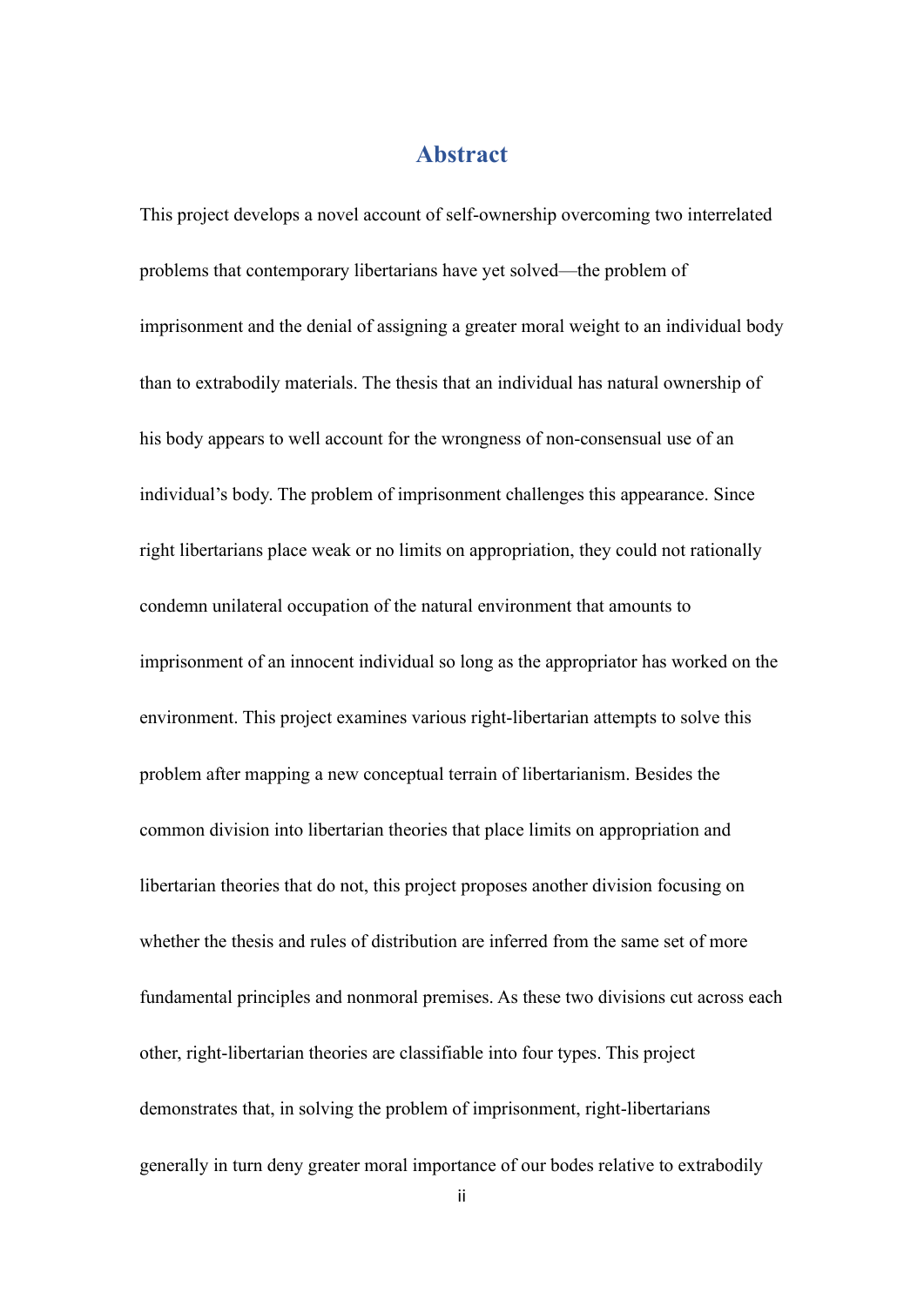materials. Falling into none of those types, this project develops an original idea about what our bodies are distinct from extrabodily objects concerning our living. Our agency extends beyond our bodies to extrabodily materials because we make an impact on the world by means of exercising materials' causal capacities to make changes. Since we are identical to our bodies, our bodies play an extra role that extrabodily materials lack—changes that our bodies undergo are changes that we undergo. Control over changes to our bodies that we are, if disrespectful, is a tiebreaking consideration giving priority to respect self-ownership over ownership of extrabodily materials. The last part of this project provides a physiological conception of human body as organism by drawing recent literature of biology and philosophy of biology. The project reveals that several counterexamples to the normative priority of the body over extrabodily objects rest on dubious presuppositions stemming from the folk understanding of organism.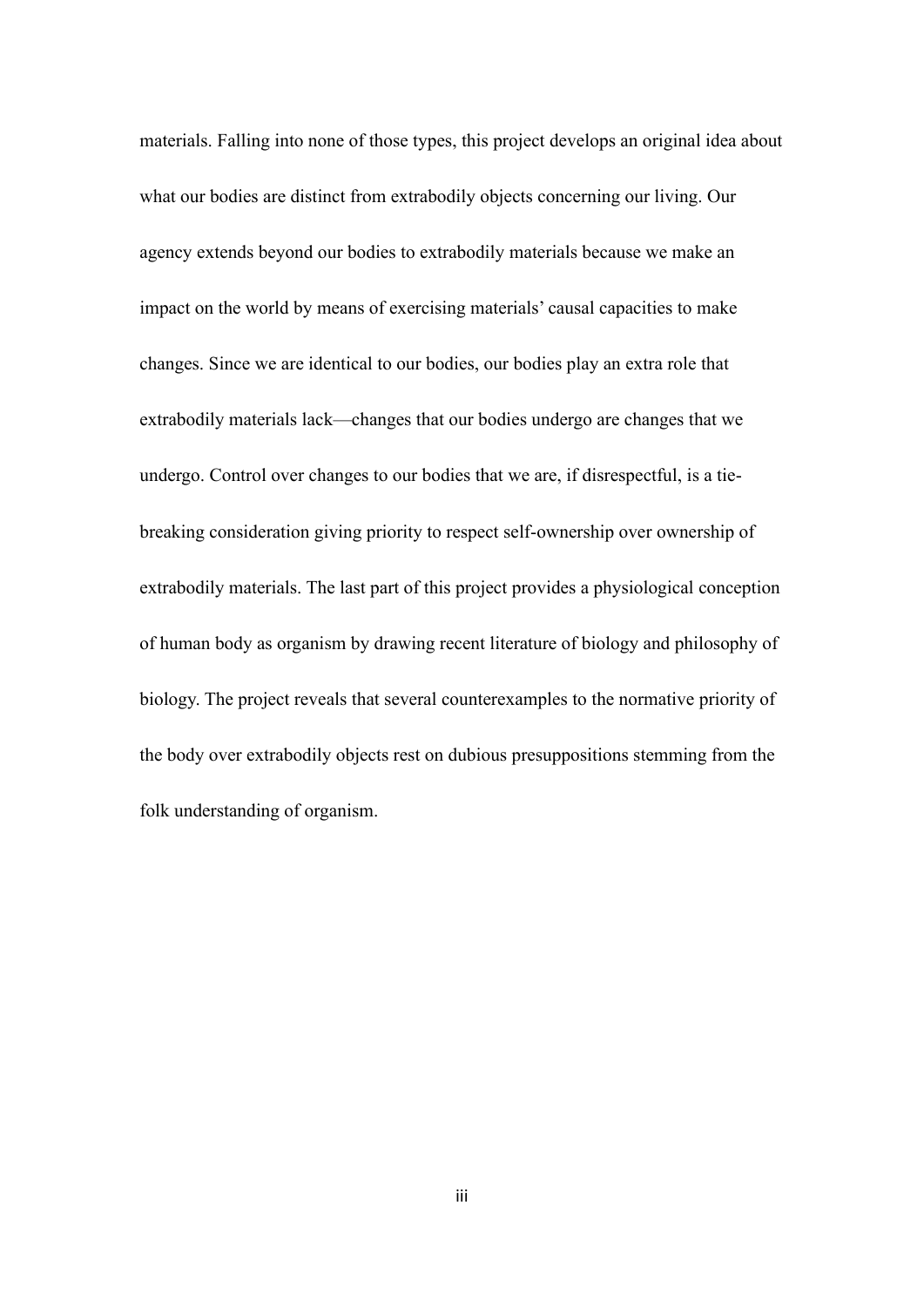## **Declaration**

<span id="page-3-0"></span>I, the undersigned **Kin-wai Leung**, candidate for the degree of Doctor of Philosophy at Central European University Doctoral School of Political Science, Public Policy and International Relations, declare herewith that the present thesis is exclusively my own work, based on my research and only such external information as properly credited in notes and bibliography. I declare that no unidentified and illegitimate use was made of work of others, and no part the thesis infringes on any person's or institution's copyright. I also declare that no part the thesis has been submitted in this form to any other institution of higher education for an academic degree.

Hong Kong, January 31, 2022

Aug

Signature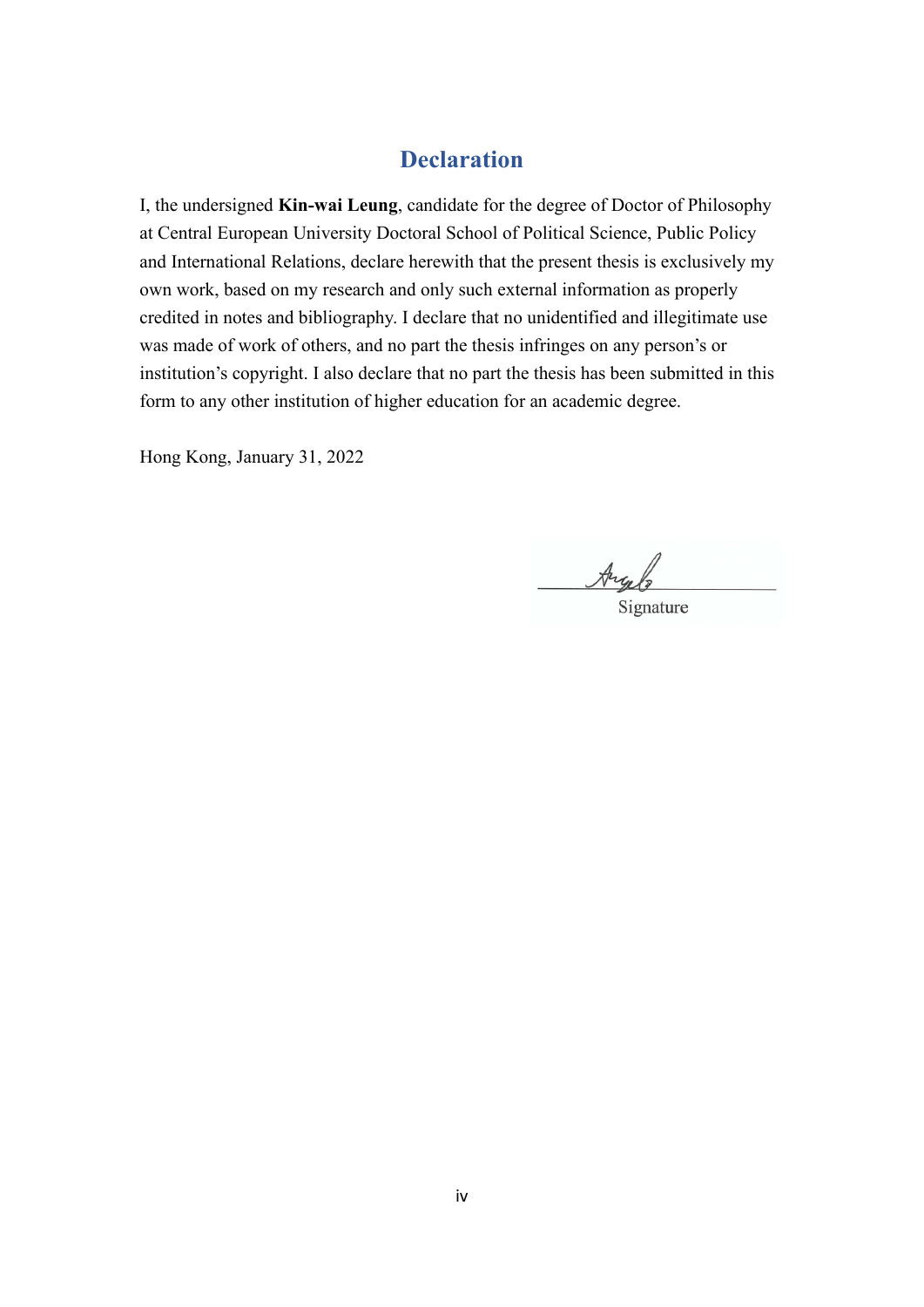# **Table of Contents**

<span id="page-4-0"></span>

| 1.2 Mapping the Conceptual Terrain  Error! Bookmark not defined.                        |  |
|-----------------------------------------------------------------------------------------|--|
| 1.3 Self-ownership: The Concept  Error! Bookmark not defined.                           |  |
| 1.4 Lockean Provisos: Welfare Type  Error! Bookmark not defined.                        |  |
| 1.5 Lockean Provisos: Self-ownership Type Error! Bookmark not defined.                  |  |
| 1.6 Lockean Provisos: Non-subjection Type Error! Bookmark not defined.                  |  |
| 1.7 Difficulty of Measuring Self-ownership Infringement Error! Bookmark not<br>defined. |  |
|                                                                                         |  |
|                                                                                         |  |
| 2.2 Paradox of Universal Self-Ownership  Error! Bookmark not defined.                   |  |
| 2.3 Parent Did Not Work on Child  Error! Bookmark not defined.                          |  |
|                                                                                         |  |
|                                                                                         |  |
|                                                                                         |  |
|                                                                                         |  |
| 2.4.2 Constraints on No-proviso Monism Error! Bookmark not defined.                     |  |
| 2.4.3 Diagnosis of No-proviso Monists' Difficulty  Error! Bookmark not defined.         |  |
| 2.5 Four Types of Proviso Monism  Error! Bookmark not defined.                          |  |
|                                                                                         |  |
| 2.5.2 Moralised & Impure Conception  Error! Bookmark not defined.                       |  |
|                                                                                         |  |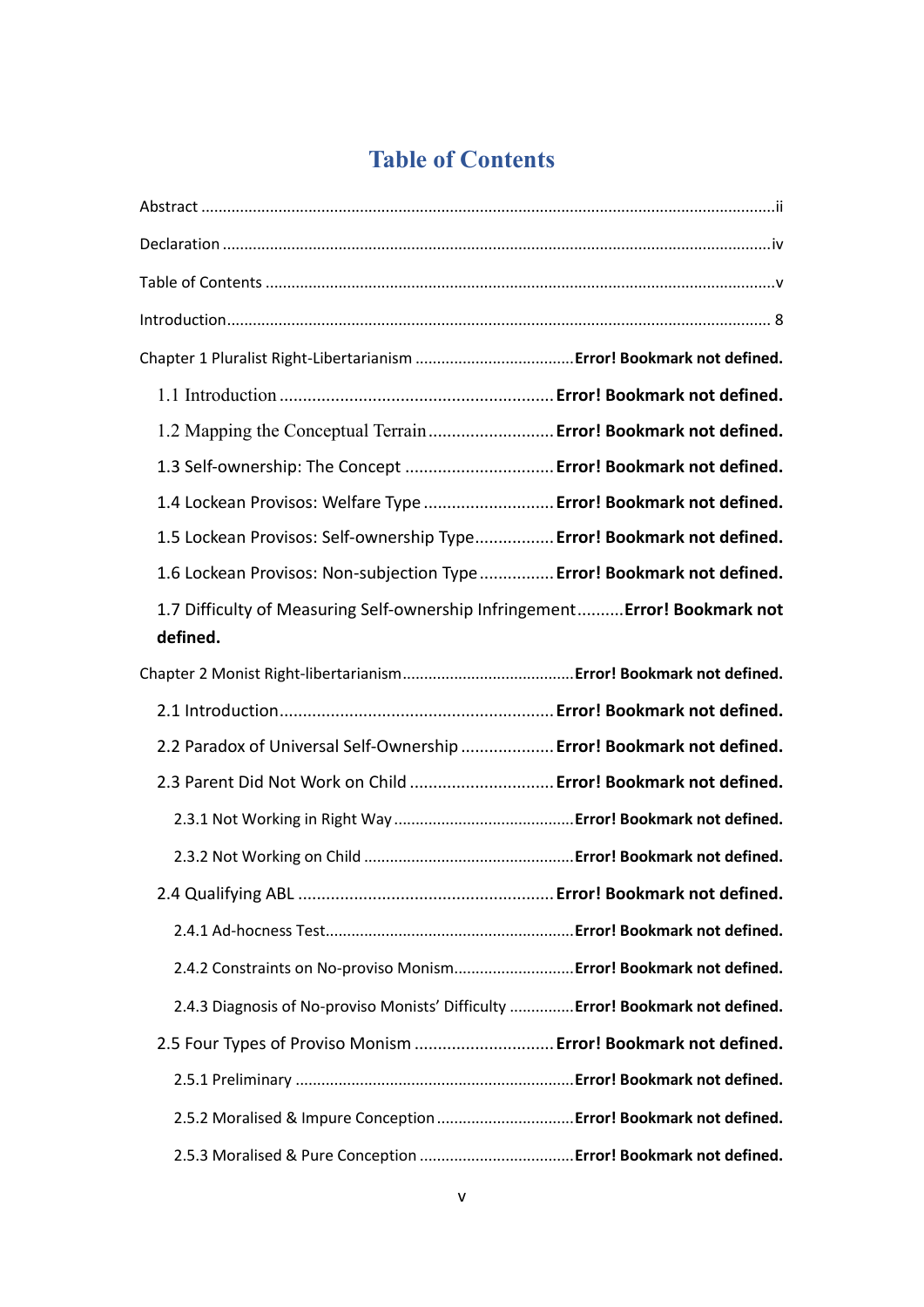| 2.6 Towards Left-libertarianism Error! Bookmark not defined.                 |  |
|------------------------------------------------------------------------------|--|
| 2.7 Monism's Failure to Thesis of Comparative Asymmetry  Error! Bookmark not |  |
| defined.                                                                     |  |

| Chapter 3 Agency-Patiency Account of Self-Ownership  Error! Bookmark not defined. |  |
|-----------------------------------------------------------------------------------|--|
|                                                                                   |  |
|                                                                                   |  |
|                                                                                   |  |
| 3.3.1 Why is control prima facie disrespectful?  Error! Bookmark not defined.     |  |
|                                                                                   |  |
| 3.3.3 Disposition to Seek and Follow Will  Error! Bookmark not defined.           |  |
| 3.3.4 Elaboration of the Disposition to Respect Error! Bookmark not defined.      |  |
| 3.4 Is Soft Paternalism Always Justifiable? Error! Bookmark not defined.          |  |
|                                                                                   |  |
| 3.6 Respecting Patiency and Promoting Abilities Error! Bookmark not defined.      |  |
| 3.6.1 A Distinction Between Agency and Patiency Error! Bookmark not defined.      |  |
| 3.6.2 An Argument for Thesis of Moral Asymmetry Error! Bookmark not defined.      |  |
| 3.7 Two-tier Comparative Moral Asymmetry Error! Bookmark not defined.             |  |
|                                                                                   |  |
|                                                                                   |  |
| 4.2 An Error Theory of Physical Integrity of Person  Error! Bookmark not defined. |  |
| 4.2.1 The Mere Derivative Value of Body Error! Bookmark not defined.              |  |
| 4.2.2 Arguments for MIB and MDVB Error! Bookmark not defined.                     |  |
|                                                                                   |  |
| 4.4 What Constitutes Organism?  Error! Bookmark not defined.                      |  |
| 4.4.1 Self-producing Functional Account of Organism Error! Bookmark not defined.  |  |
| 4.4.2 Rejecting the Dubious Presuppositions about Body Parts  Error! Bookmark not |  |
| defined.                                                                          |  |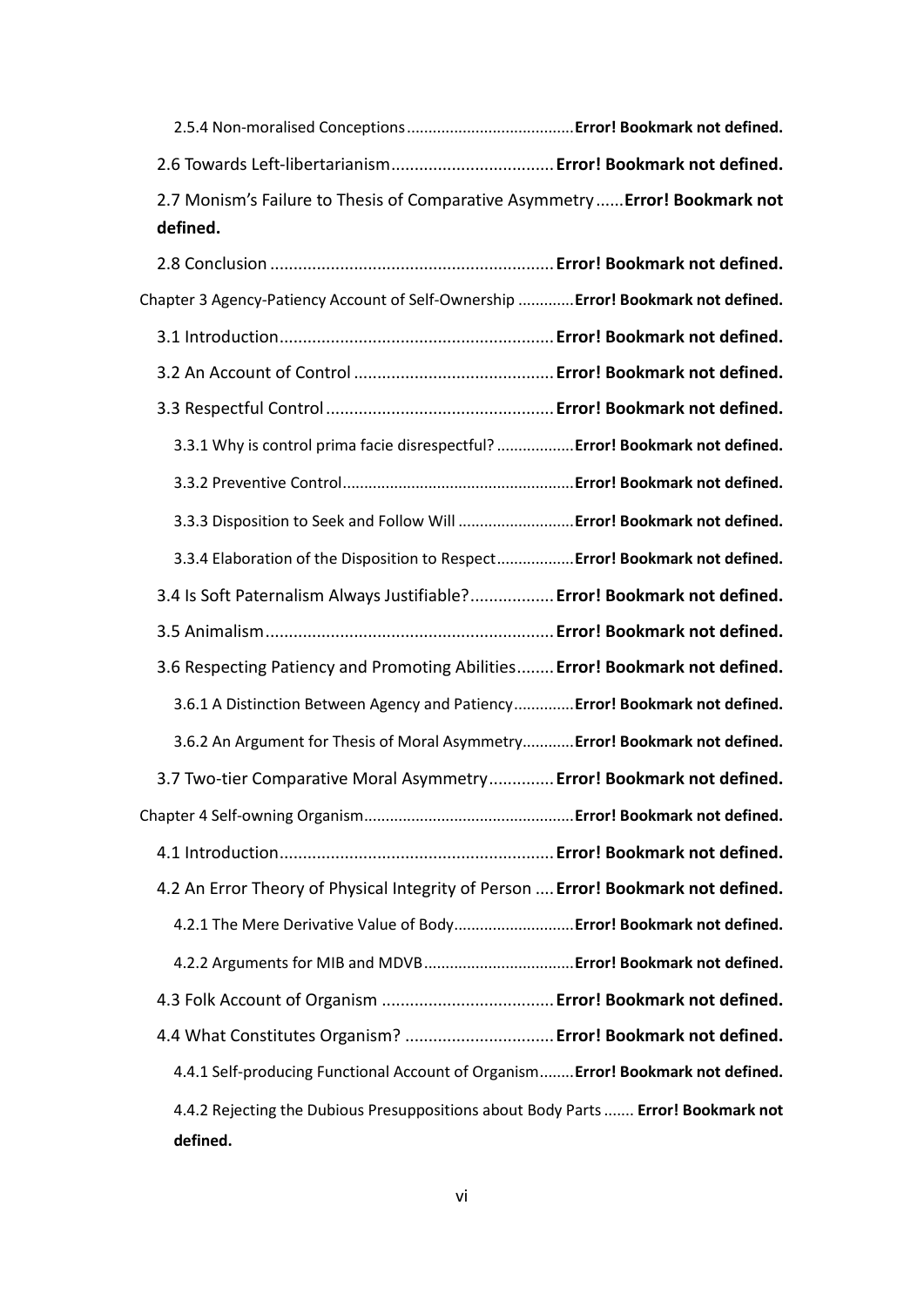4.4.3 Boundaries of the Person & Personal Sovereignty.....**Error! Bookmark not defined.** 4.5 Personal Autonomy & Self-Ownership..................**Error! Bookmark not defined.** 4.5.1 Lippert-Rasmussen's autonomy-based conception of justice: **Error! Bookmark not defined.** 4.5.2 Specification of Comparative Asymmetry Thesis.......**Error! Bookmark not defined.** 4.6 The Asymmetry Thesis and Fact-in/sensitivity Distinction...**Error! Bookmark not defined.** Conclusion ...................................................................................**Error! Bookmark not defined.**

| . Conclusion ………………………………………………………………………Error! Bookmark not defined. |  |
|----------------------------------------------------------------------|--|
|                                                                      |  |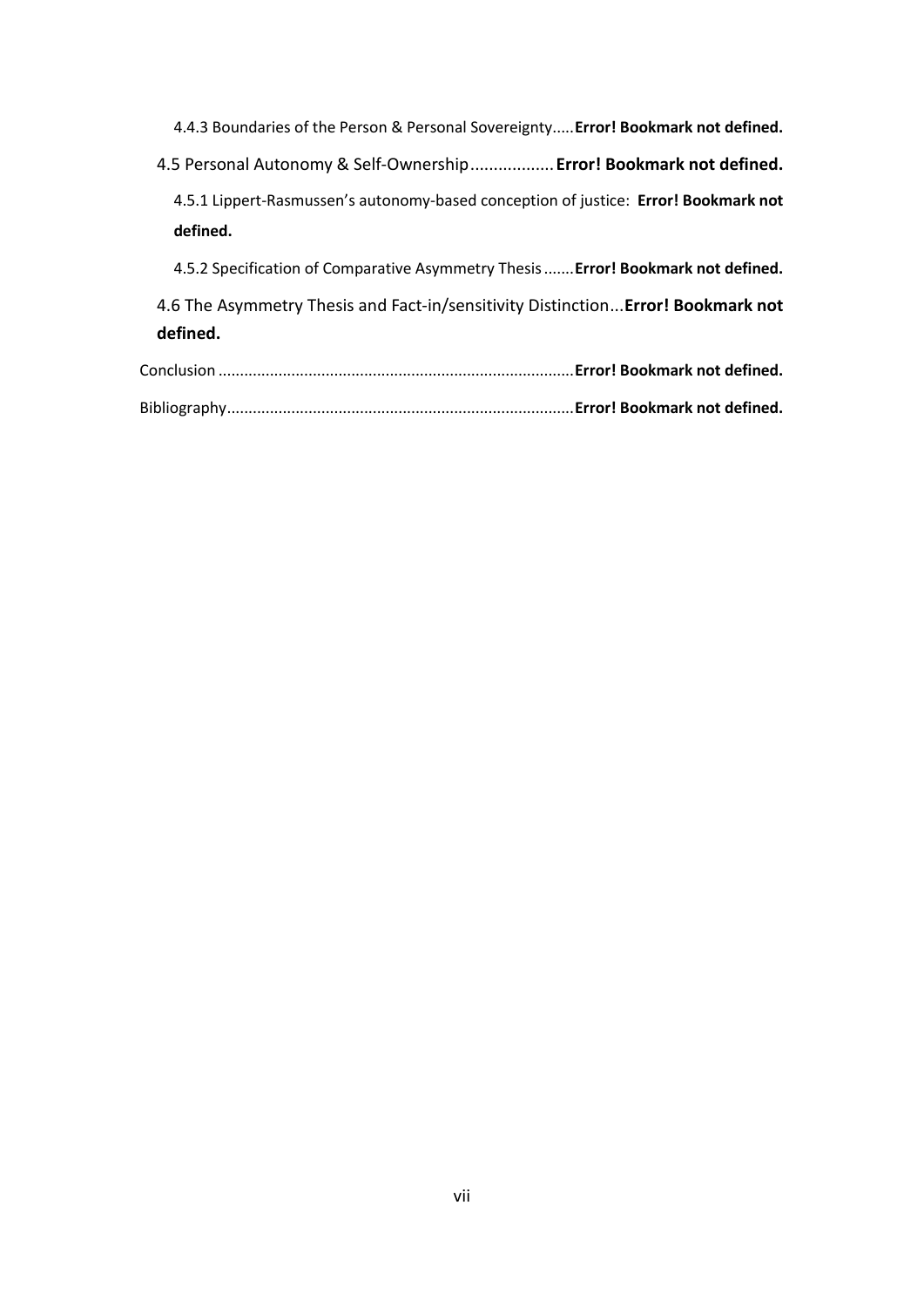# **Introduction**

<span id="page-7-0"></span>Libertarianism is a tradition of political thought in which different views share a significant family resemblance.<sup>1</sup> One of the central aspects these views resemble in is that respect for individuals' negative liberties of certain sorts, including economic liberties, is a good index of how just a society is.<sup>2</sup> Many libertarians embrace the thesis of self-ownership, though its relation to the requirement of respect for negative liberties is open to debate. According to this thesis, an individual originally owns himself in the same way that a master owns his slave. 'Ownership' is a technically term; for now, we may focus on a central claim entailed by it: permissible use of an individual, done by himself or by others, is at his normative discretion.

It is easy to demonstrate the practical import of this thesis if we assume that an individual's normative discretion over himself covers his body as well. The thesis offers a straightforward justifying explanation for the wrongness of forcible prevention of an individual's use of his own body such as banning abortion and prohibiting consensual killing (Thomson, 1971; Vallentyne, 2003); it also explains the wrongness of non-consensual use of an individual's body such as rape, forced labour, and '(unchosen) eyeball redistribution'

<sup>1</sup> This definition of libertarianism is becoming popular among libertarians (Brennan et al., 2018; Mack & Gaus, 2004; van der Vossen, 2019).

<sup>2</sup> See Mack & Gaus, 2004, pp. 116–117.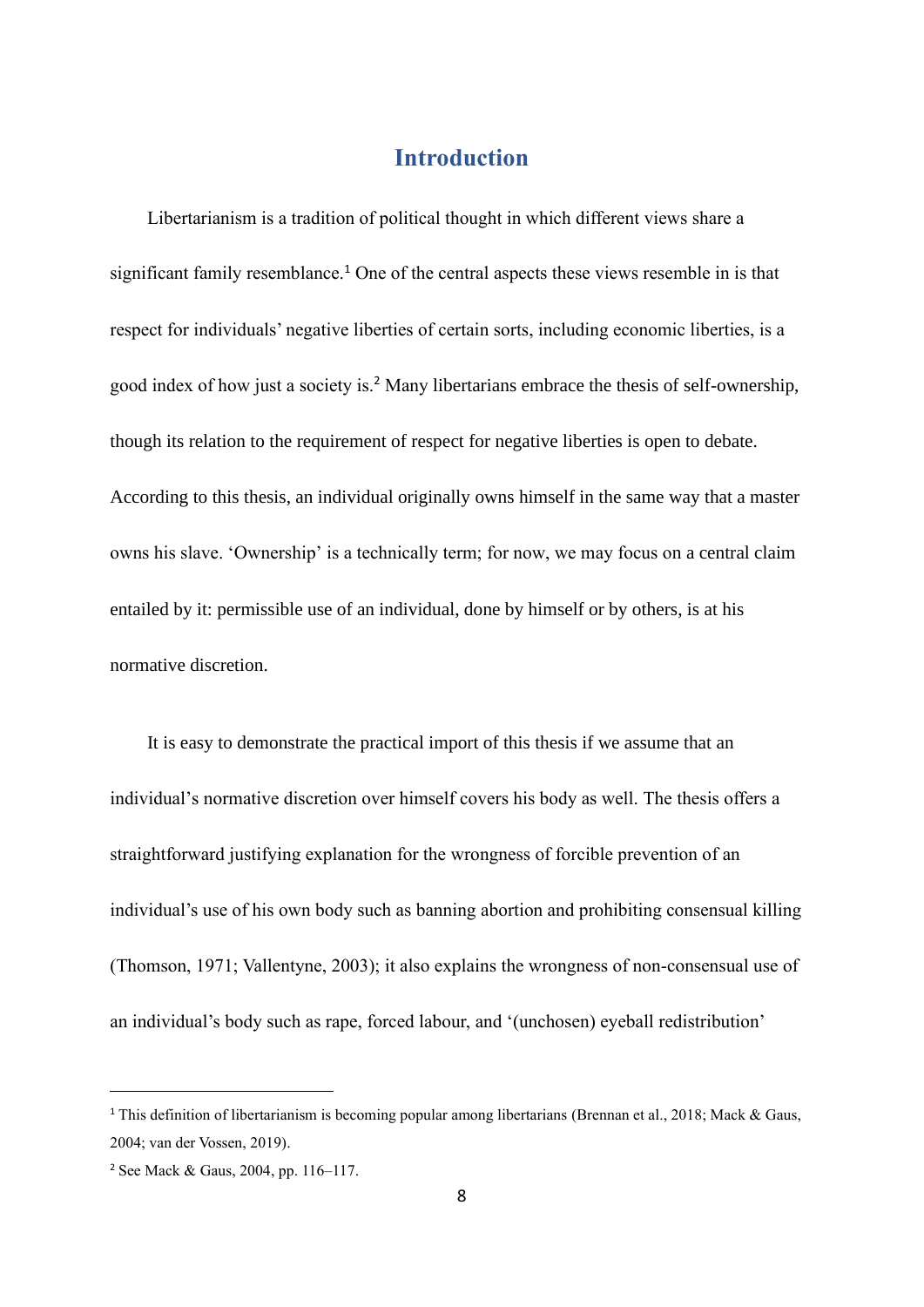(Mack, 2002, p. 260). According to the thesis, all these are wrong because how an individual's body is used is not decided by him.

However, the picture that the thesis of self-ownership well accounts for pre-reflective judgments about use of a human body has been continually challenged. Counterexamples have been given by critics to show that enforcement of self-ownership implausibly bans any paternalistic treatment and minor nuisances (Sobel, 2012; Wall, 2009). The mere fact about a human body grounds no reason for judgment and action (Cohen, 1995; Lippert-Rasmussen, 2008). Disgust causally explains our moral beliefs about cases supporting the thesis, and yet production of disgust is a psychological mechanism unreliable for tracking moral truths (Freiman & Lerner, 2015).

Among those challenges, one targets somewhat specifically at right-libertarianism. Right-libertarianism is a branch of right-wing libertarianism having three assumptions. First, 'raw external nature' is originally unowned (Cunliffe, 2000, p. 2). Second, through and only through working on previously unowned objects or voluntary agreement in compliance with some normative limits, if any, individuals acquire enforceable rights in the objects. Third, normative limits mentioned in the previous assumption are weak or none. In view of these three assumptions, both its advocates and critics notice a worry (Cohen, 1995, p. 98; Mack, 2010, pp. 69–71; Russell, 2010, p. 164). Suppose an appropriator works on unowned land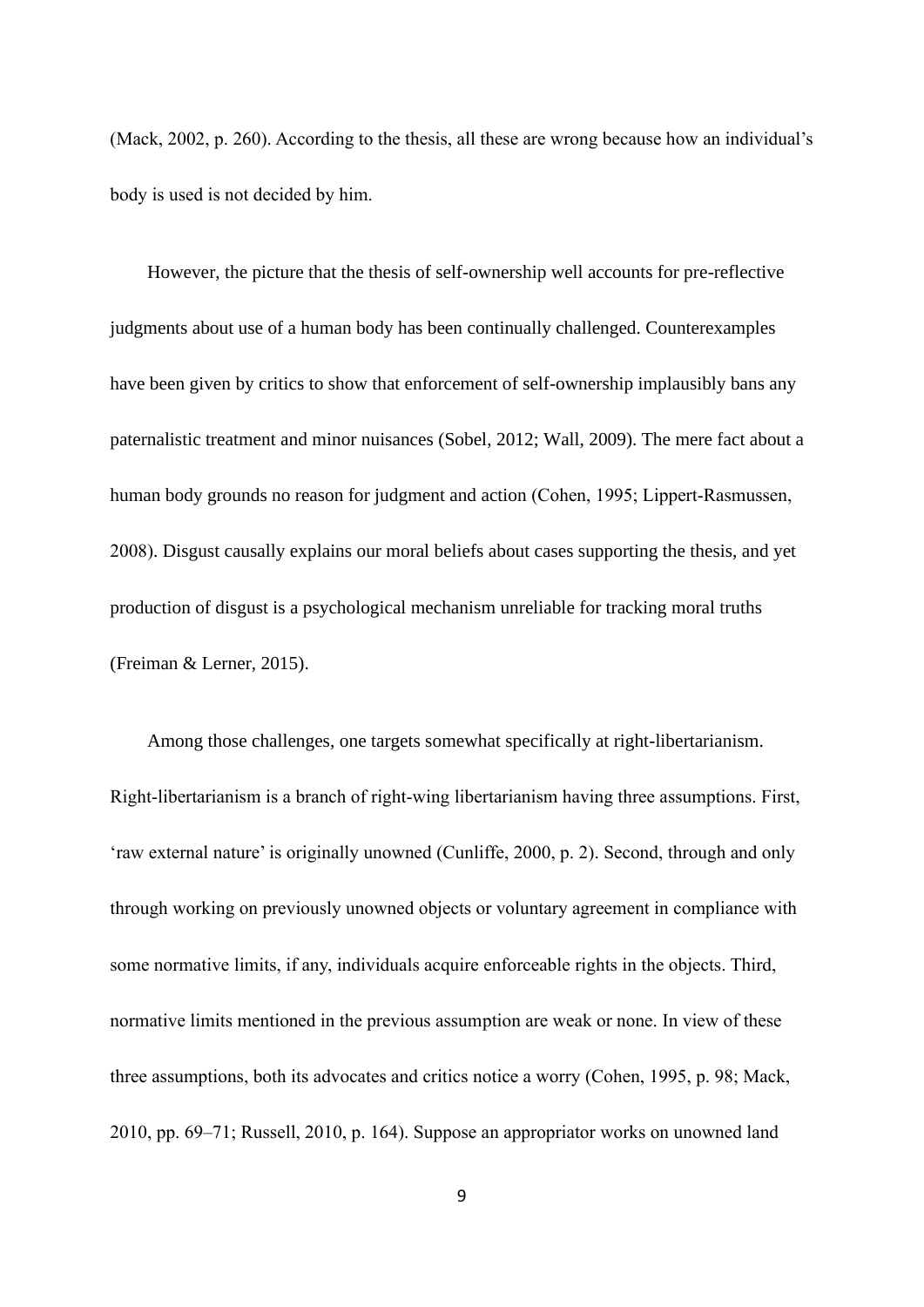surrounding a forest in compliance with all normative limits on acquisition. The second assumption arguably implies that the appropriator becomes the sole owner of the land. He is legitimate in imprisoning indigenous people living in the forest since their leaving the forest is literally trespass and imprisonment is just enforcement of the appropriator's acquired right in the land. In short, right-libertarianism legitimises acquisition amounting to imprisonment and diverges from the ordinary viewpoint on what rights are expressed by the rhetorically forceful slogan 'It is my body!' since imprisonment deprives us of bodily movement. This is the problem of imprisonment.

Some might find the problem of imprisonment spurious as they think that the point of having self-ownership explains why imprisoning acquisition is wrong. Suppose that point is that an individual is left free to interact with the environment. Given this supposed point of having self-ownership, an individual has the right over his body and the opportunity or chance to access part of the environment as material resources (ordinarily understood), for he would be unfree to interact with the environment if he was excluded from accessing these two kinds of things. Since acquisition that imprisons an individual deprives him of the opportunity, such acquisition is unjustifiable.

Yet, if any reason for an individual's discretion over his body is similar to some reason that there might be for ownership of material resources, there is nothing special about the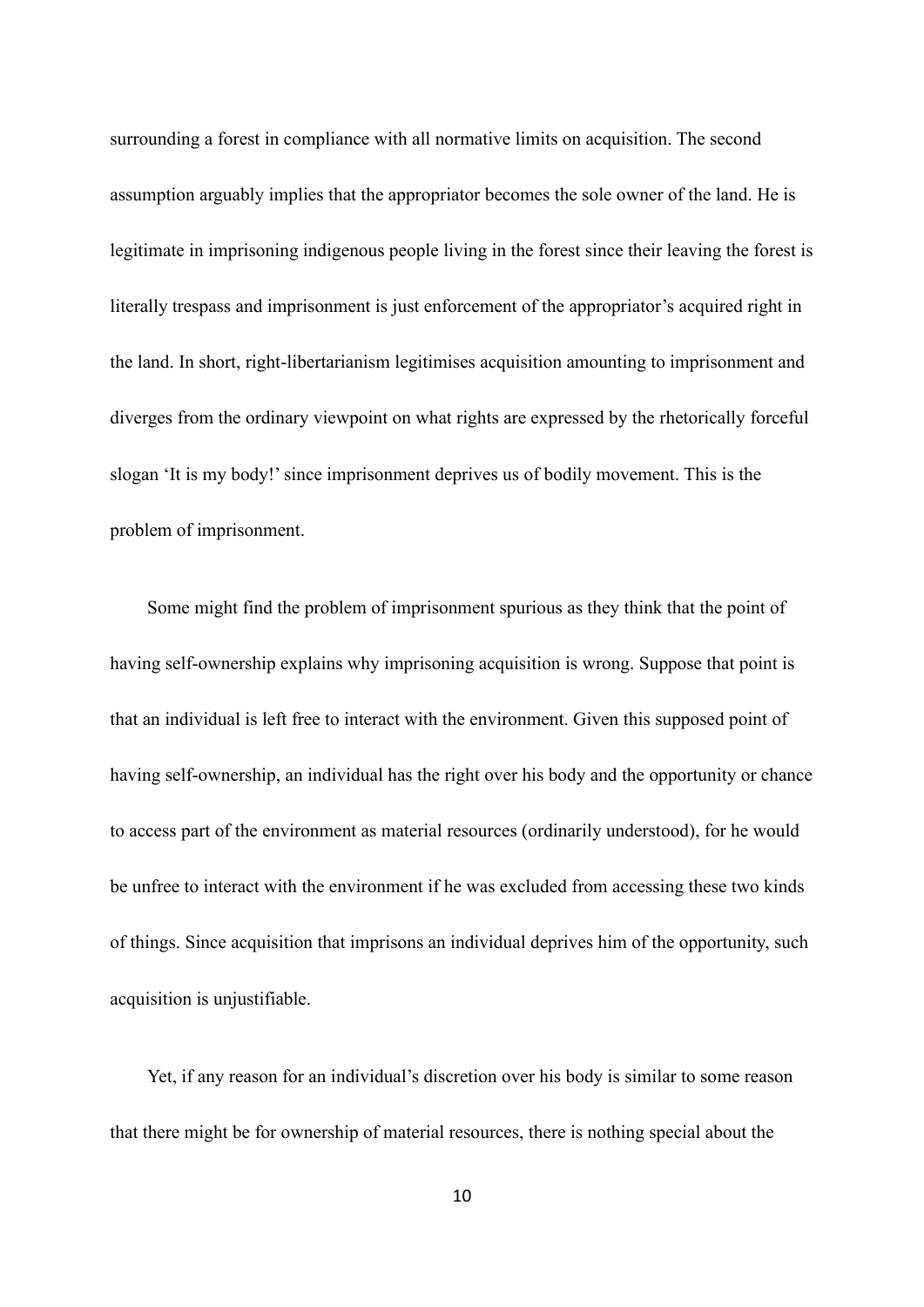body with respect to justice. Moral symmetry between the body and extrabodily resources threatens the thesis of comparative asymmetry stated as follows: respect for an individual's discretion over his body outweighs, absolutely or relatively, other interests of the same or another individual. This is another core thesis of libertarianism since it underlies the libertarian explanation of the wrongness of forcible use of an individual's body parts for other (potential) benefits to others or that individual (Lippert-Rasmussen, 2008). This thesis supports that forcible transplantation of organs is at least generally worse than redistribution of wealth. Yet, if these two measures infringe negative liberty to the same degree, neither of them is preferable to the other. If the state must choose between them for other considerations such as equality of welfare, forcible transplantation of organs is not a worse option.

In short, right-libertarians are caught in a prima facie dilemma: either the point of having ownership of our own body is also the point of having ownership of extrabodily objects, or they are not. If they are, the thesis of comparative asymmetry is doubtful; if they are not, people suffering the imprisonment in question cannot complain in the name of selfownership or the point of having it.

In this dissertation, two research questions will be addressed:

1. Is there any solution to the problem of imprisonment that does not undermine the thesis of comparative asymmetry and is acceptable to libertarians?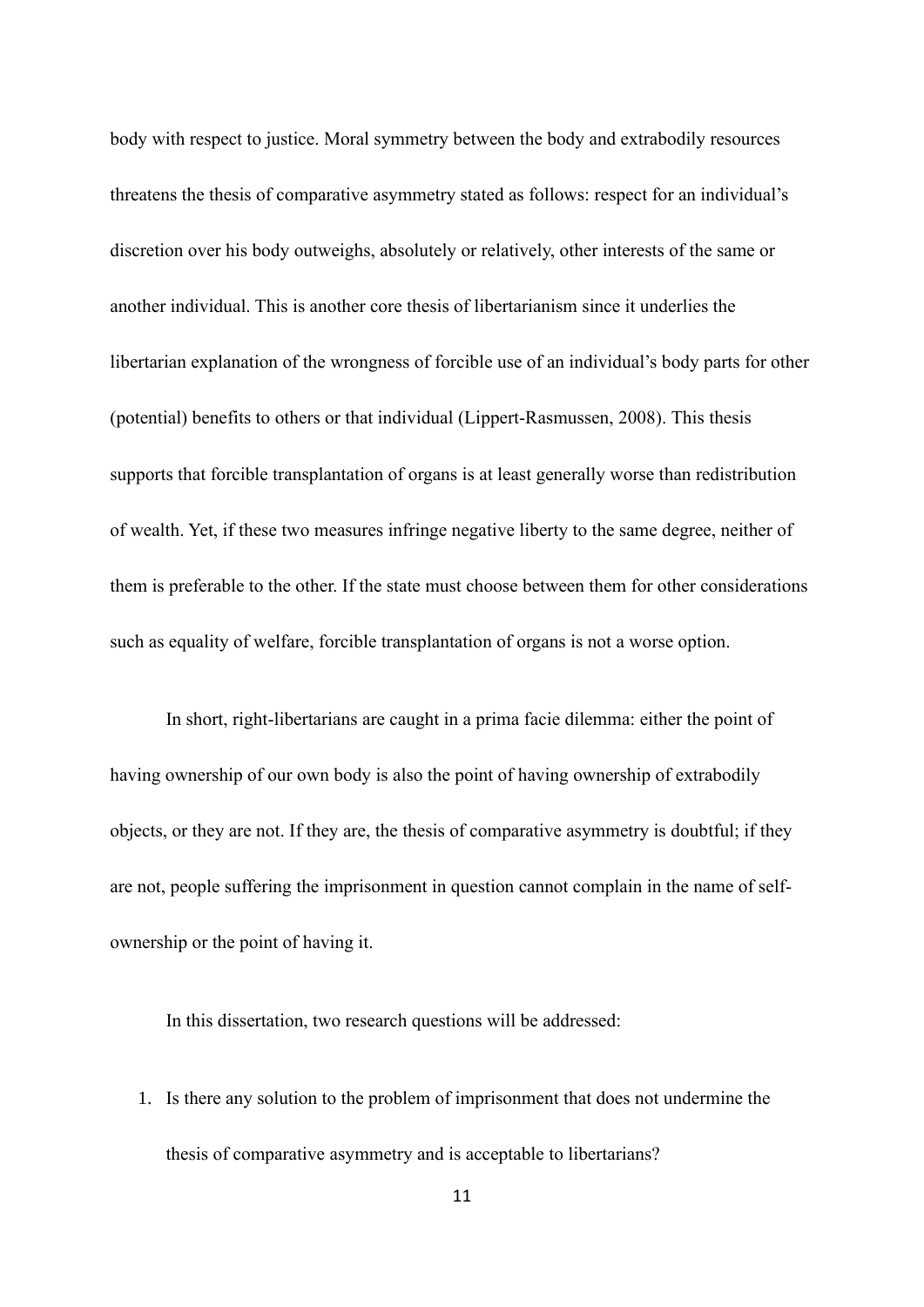2. What justifies the thesis of comparative asymmetry? More specifically, if the thesis can be defended on the ground of some intrinsic difference between our bodies and extrabodily resources, what is the difference?

In addressing the first question, a solution to the problem of imprisonment will be given, though it does not fall too right on the spectrum of opinions ranging from complete state control of production to complete free market. In addressing the second question, the unique intimacy of our capacity to undergo (or suffer) changes with our bodies will be explored; that only our bodies are both loci where our capacities to impact the world and to be impacted is an intrinsic moral difference between our bodies and extrabodily resources.

In Chapters 1 and 2, I investigate the problem of imprisonment from a right-libertarian perspective by mapping a partial conceptual terrain of libertarianism. This terrain will be presented in more detail at the beginning of Chapter 1. At this point, I briefly introduce another divide between libertarian theories which maintain the two theses: the pluralist view and the monist view. According to the pluralist view, the thesis and distributive rules, including the rule affirming the unilateral mora power of acquisition, are derived from different sets of more fundamental principles. According to the monist view, they are derived from the same set of the principles and nonmoral premises.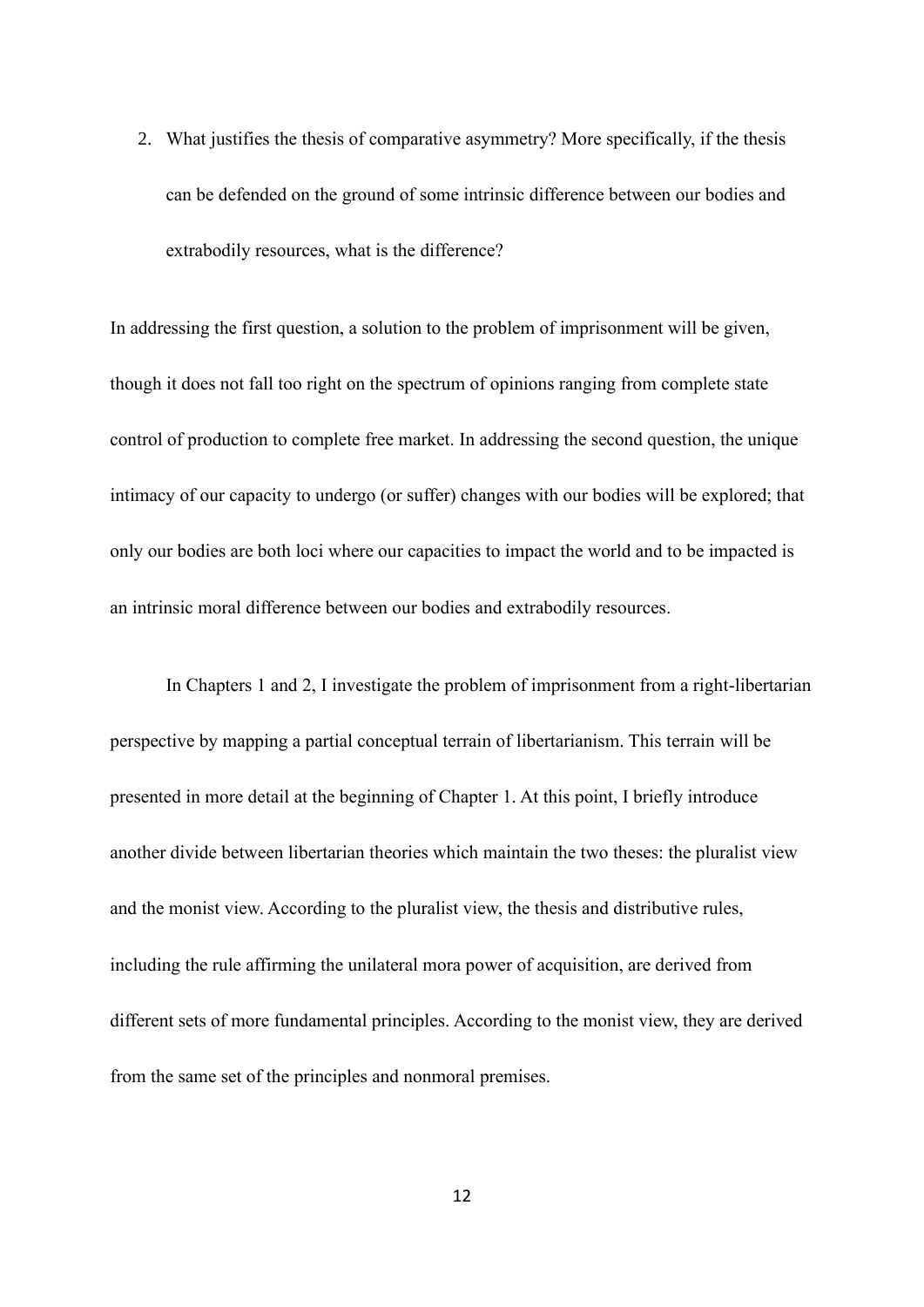The flow of Chapters 1 and 2 is this. A plausible monist theory cannot avoid undermining the thesis of comparative asymmetry and is not a viable option for SO libertarians. Although pluralism can avoid the undermining effect by consistently and reasonably embracing the comparative asymmetry as a priority rule to settle conflict between self-ownership and other considerations, right-libertarian pluralists have their own drawbacks.

Some right-libertarian pluralists might give a rejoinder to the problem of imprisonment by proposing their own Lockean proviso. Lockean provisos are provisos requiring that acquisition or use does not make others worse than they are or would (otherwise) be, in a certain respect, under a certain circumstance. These right-libertarians would question the possibility of legitimate acquisition that imprisons others. The second assumption of right-libertarianism entails that acquisition is illegitimate if it breaches a normative limit. Since a Lockean proviso proposed is such a normative limit, and since imprisoning acquisition breaches the proviso proposed, imprisoning acquisition is illegitimate. Whether this rejoinder succeeds depends on the respect and the circumstance incorporated in the proviso proposed. Right-libertarians should worry that, if the proviso proposed is weak, then it can be met by imprisoning acquisition; if it is robust, then it does not qualify as right-libertarian. Moreover, what is the rationale for selecting a certain circumstance as the baseline for comparison? Failure to give the rationale will be accused of concealing conflict of individuals' claims to demand improvement or not being worsened.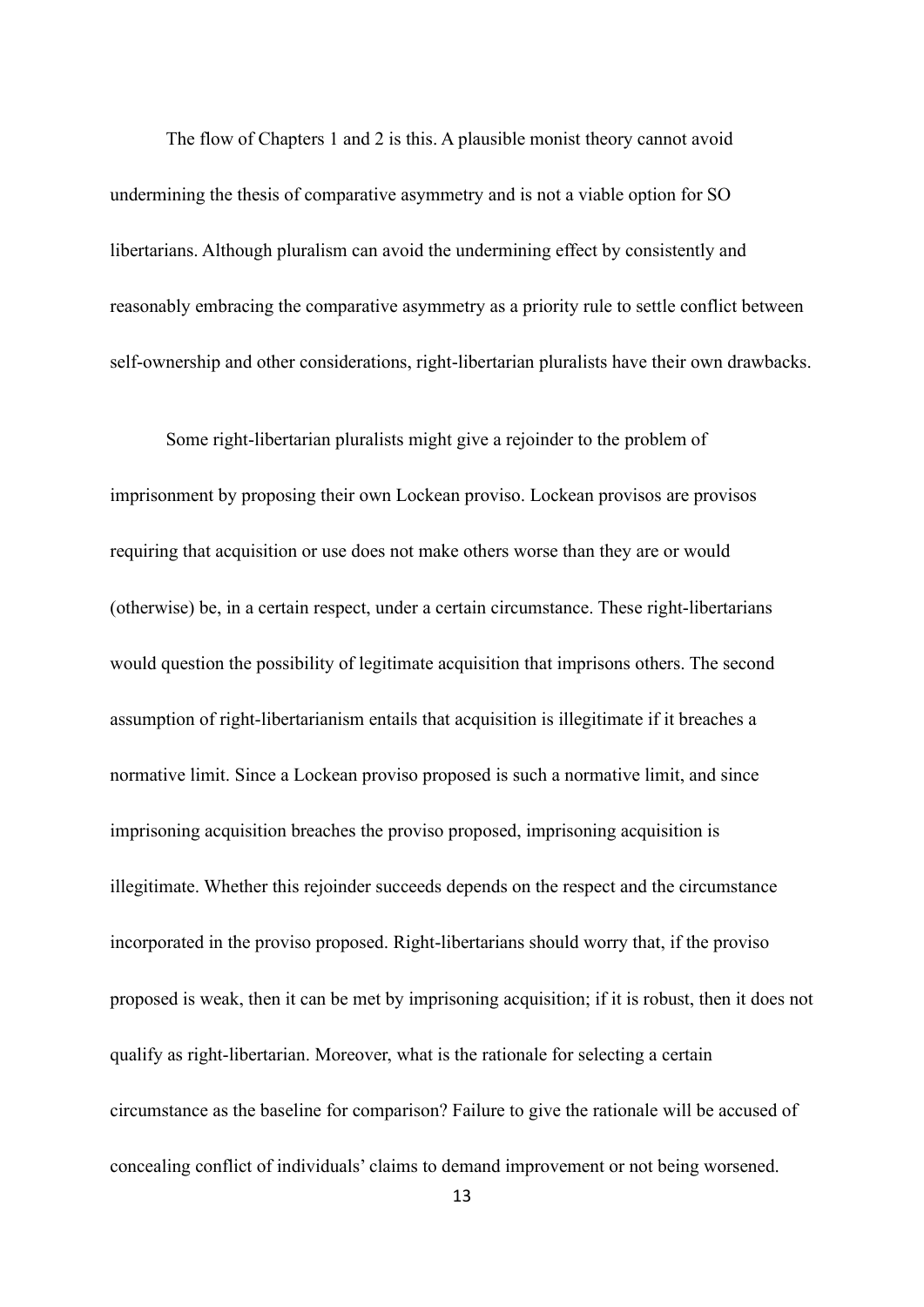In addition, the thesis of self-ownership is either axiomatic or not. If the thesis is taken as axiomatic, no point of having self-ownership can be taken for reference to compare evaluatively which self-ownership infringement is severer. On the other hand, a plausible theory in which the thesis's place is non-axiomatic may imply distributive rules governing a considerable area of the society's economic domain. The implication may be a solution to the problem of imprisonment, yet the relation between the thesis and the distributive rules implied as such is not pluralist.

Some right-libertarians feel not troubled by the problem of imprisonment since they think that having inviolable rights over things constituting a prison is simply the upshot of exercise of the moral power to acquire previously unowned things unilaterally. This position is not as deeply counterintuitive as it looks. Who owns, morally, a farmland if not the person or the group who changed it from being bare to being fertile? Besides original self-ownership and the formal requirement of respecting rights acquired, these right-libertarians place no other normative limits on acquisition.

But do mothers who worked on their children have inviolable rights over their children? If they do, the thesis of self-ownership seems to be false. If they do not, do they lose their non-waivable rights over their children involuntarily at some moment of their children's growth? Hillel Steiner calls this 'Paradox of Universal Self-ownership' (Steiner, 1994, p.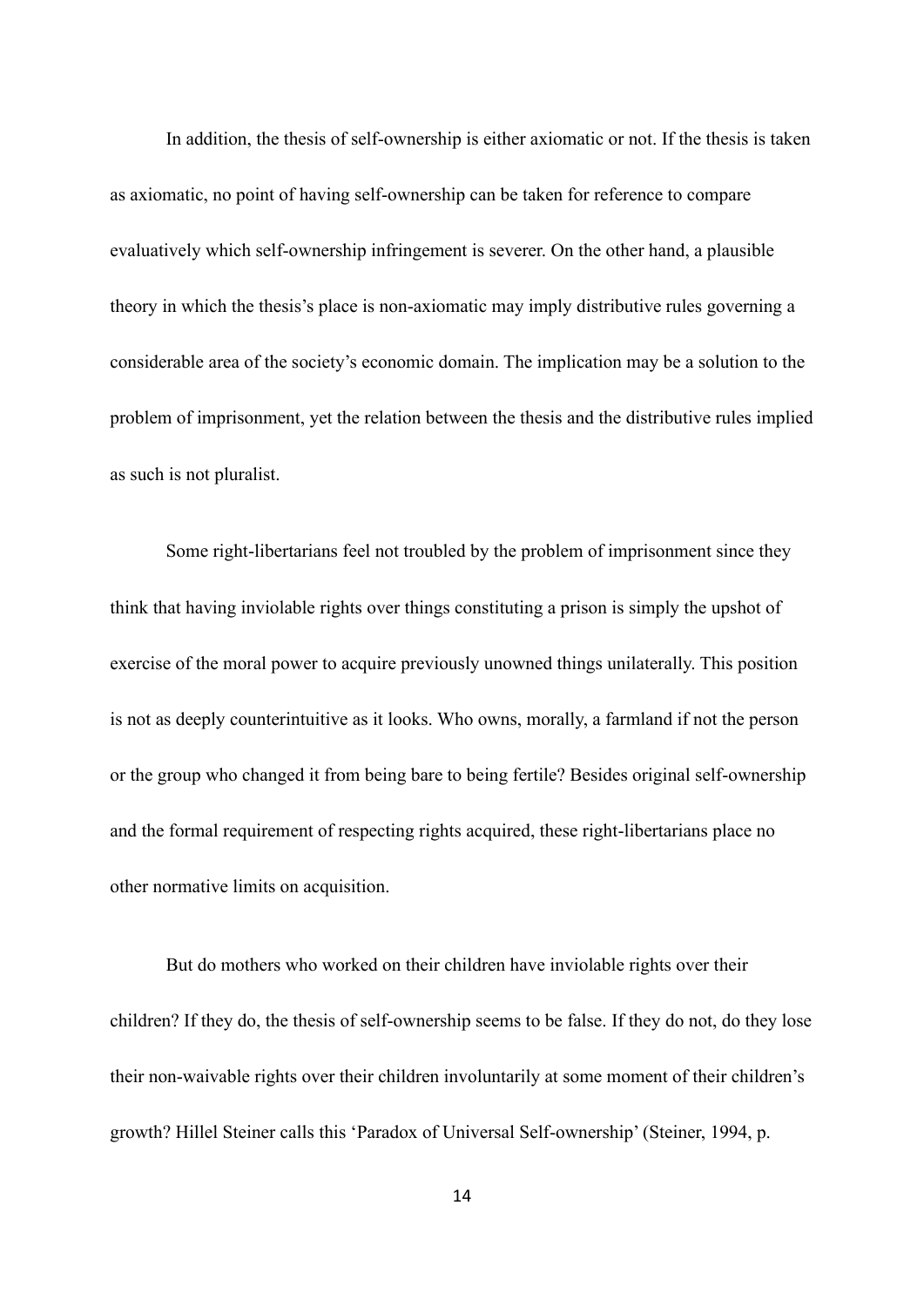242). In Chapter 2, I argue that, from these right-libertarians' perspective, the best strategy to solve this paradox is to insist that an individual's body is exceptionally outside the scope of the moral power of unilateral acquisition, and yet this limitation of the scope is an ad hoc assumption within the framework of monism.

Some right-libertarian monists refuse to acknowledge imprisoning appropriation for the reason that imprisonment violates the 'natural right of property', which they take as a normative limit on acquisition (Mack, 2010, p. 54). Respecting this right requires not precluding the right-holder from participating in a self-ownership-compatible convention of acquiring property. As imprisonment precludes participation, the acquisition fails to be legitimate.

There are two problems with these monists' theories. First, a convention respecting selfownership could be a competition that confers upon firstcomers inviolable rights over things together surrounding some latecomers. Such a convention legitimates imprisoning acquisition. Innocent latecomers are not prisoners but losers in such a competition. Second, these monists beg the question as to which convention can confer upon ownership in things. If a convention favouring firstcomers can, what is the difference between these monists and those right-libertarians who place no limits on appropriation? Being similar to those rightlibertarians, these monists also encounter Paradox of Universal Self-ownership.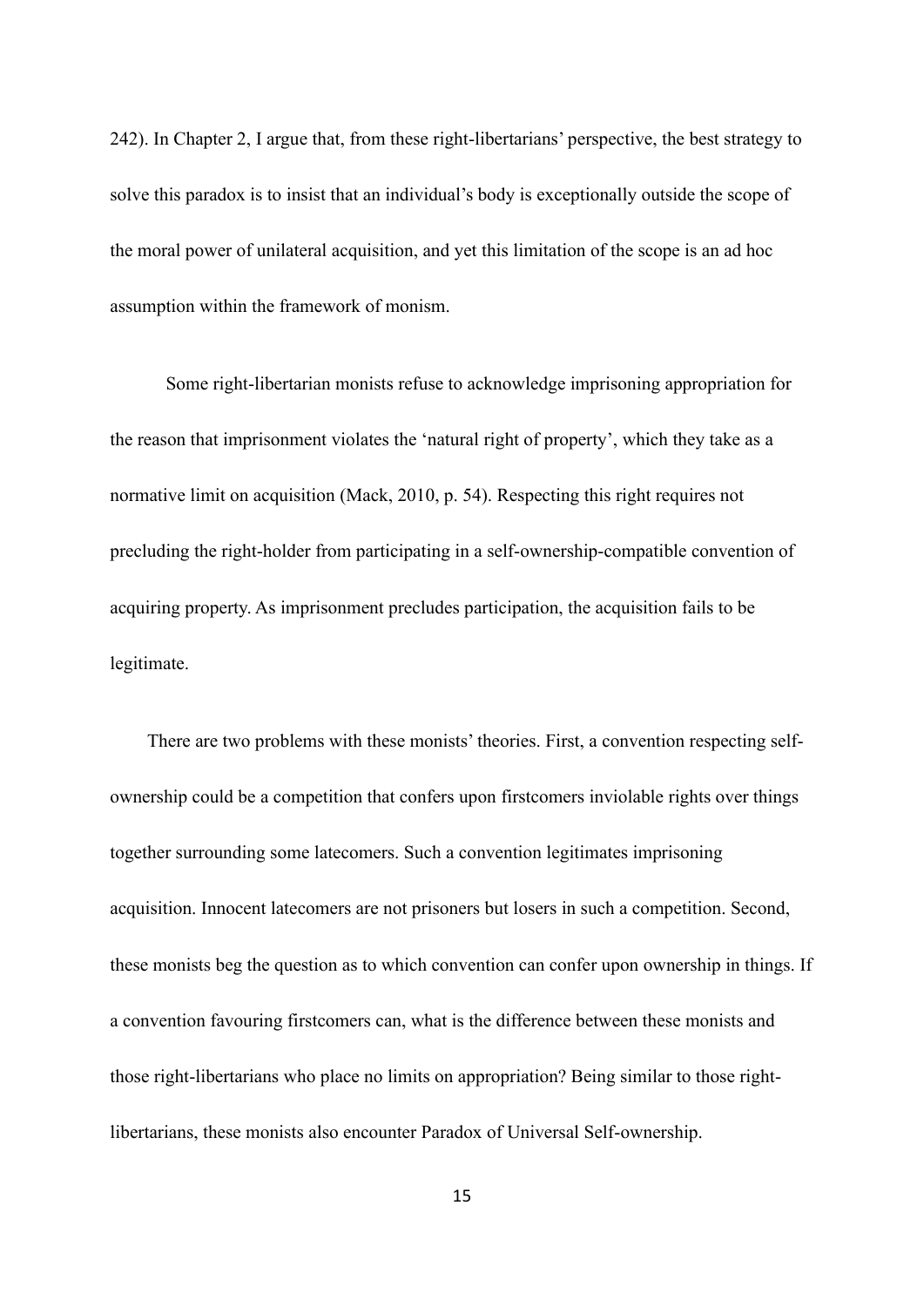In scrutinising the monist view, I argue that a plausible principle of non-interference entails conflict of individuals' rights against interference. Assumed the precept that similar cases be treated similarly, conflicting violable rights be satisfied equally. If equality is at the pareto front, then it is preferable. Even if it is not, equal satisfaction of the violable rights is a reason in support of distributive rules restricting imprisoning appropriation since such appropriation is inequality-generating. In short, appropriate treatment among parties involved in the conflict is more left than right and the treatment is a solution to the problem of imprisonment.

That said, Chapter 2 ends with a challenge to any monist, be it left or right. If both self-ownership and extrabodily ownership matter merely because of the point of selfownership described in the more fundamental principle, there is nothing special about our body parts in consideration of justice. It is questionable that all our body parts are more important, morally, than extrabodily objects even if they are under comparison that is fair (in a certain sense stipulated in Chapter 2).

In Chapter 3, I explore an intrinsic difference between our bodies and extrabodily resources. To discern the intrinsic difference between body parts and extrabodily objects, I suggest to first recognise that all body parts, including those (e.g., organs) not directly involved in our basic actions, are resources. Our agency extends to all resources because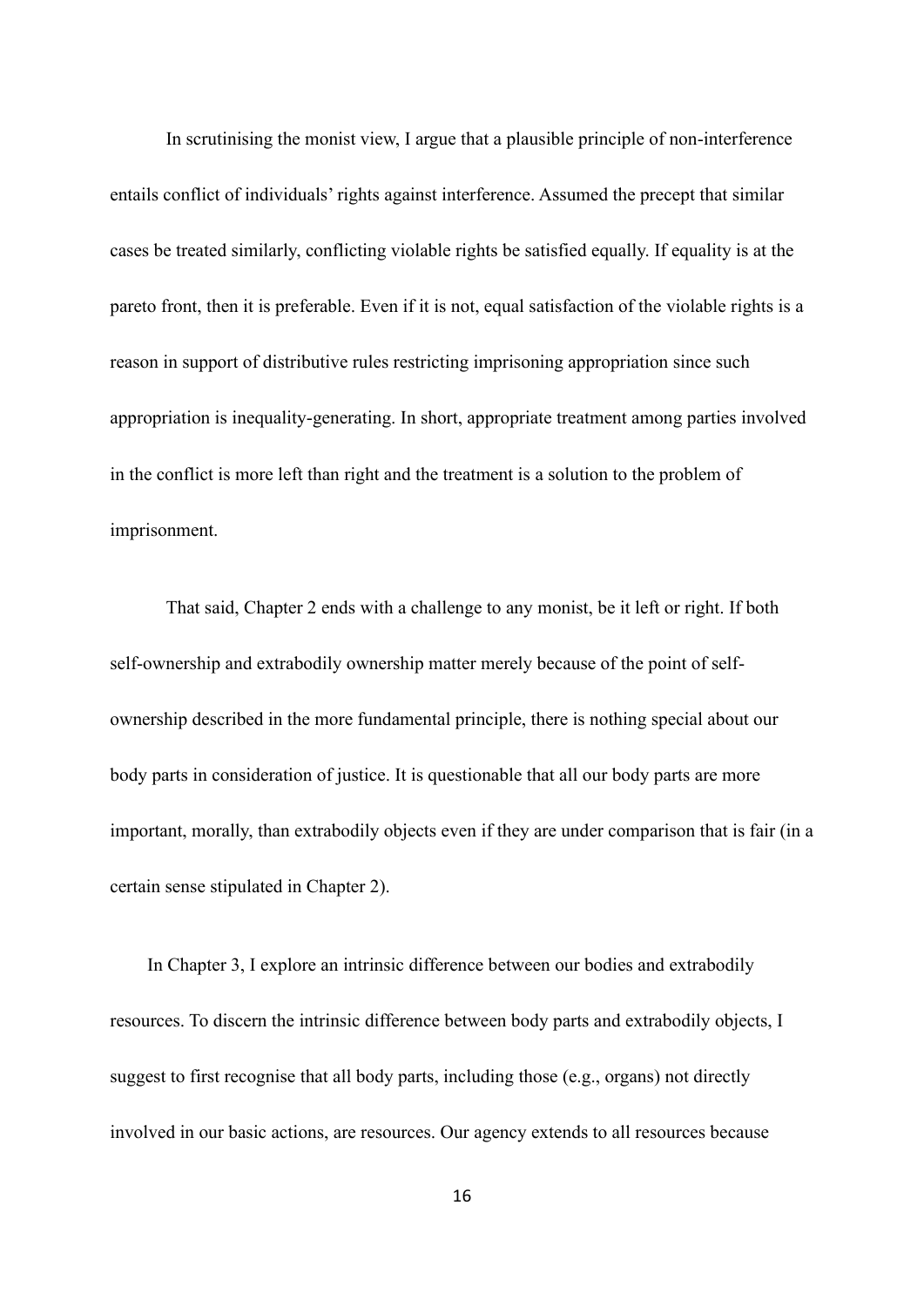effects brought about by resources controlled by us are our actions after all. But a symmetrical analysis of our patiency, i.e., our being capable to be changed, is false. Our agency extends beyond the body, our patiency never does. Changes related to body parts are changes related to us per se, changes related to extrabodily resources are not. Only our body parts are loci where our agency and patiency exercise. This account is coined the 'Agency-Patiency account'.

But the mere fact that only our body parts are the loci does not explain why and what treatment is to be done. The principle of independence fills the gap between Agency-Patiency account and statements about ownership. This principle states that individuals have the violable natural right against subjection to the will of others. Such a right is explicated by the violable right against others' disrespectful control over our lives. Since a function of ownership as a bundle of enforceable rights is decreasing others' control over things owned, the principle of independence entails that we each have violable ownership of things necessary and sufficient for the absence of others' disrespectful control over how we live. Given the nonmoral facts that we live qua agent and patient, from the principle of independence two requirements are derived: the requirements of not controlling how our agency and patiency exercise. By violating ownership of extrabodily objects per se, others control exercise of our agency. By violating ownership of our own body parts, others control both exercise of our agency and patiency. Avoiding disrespectful control over exercise of our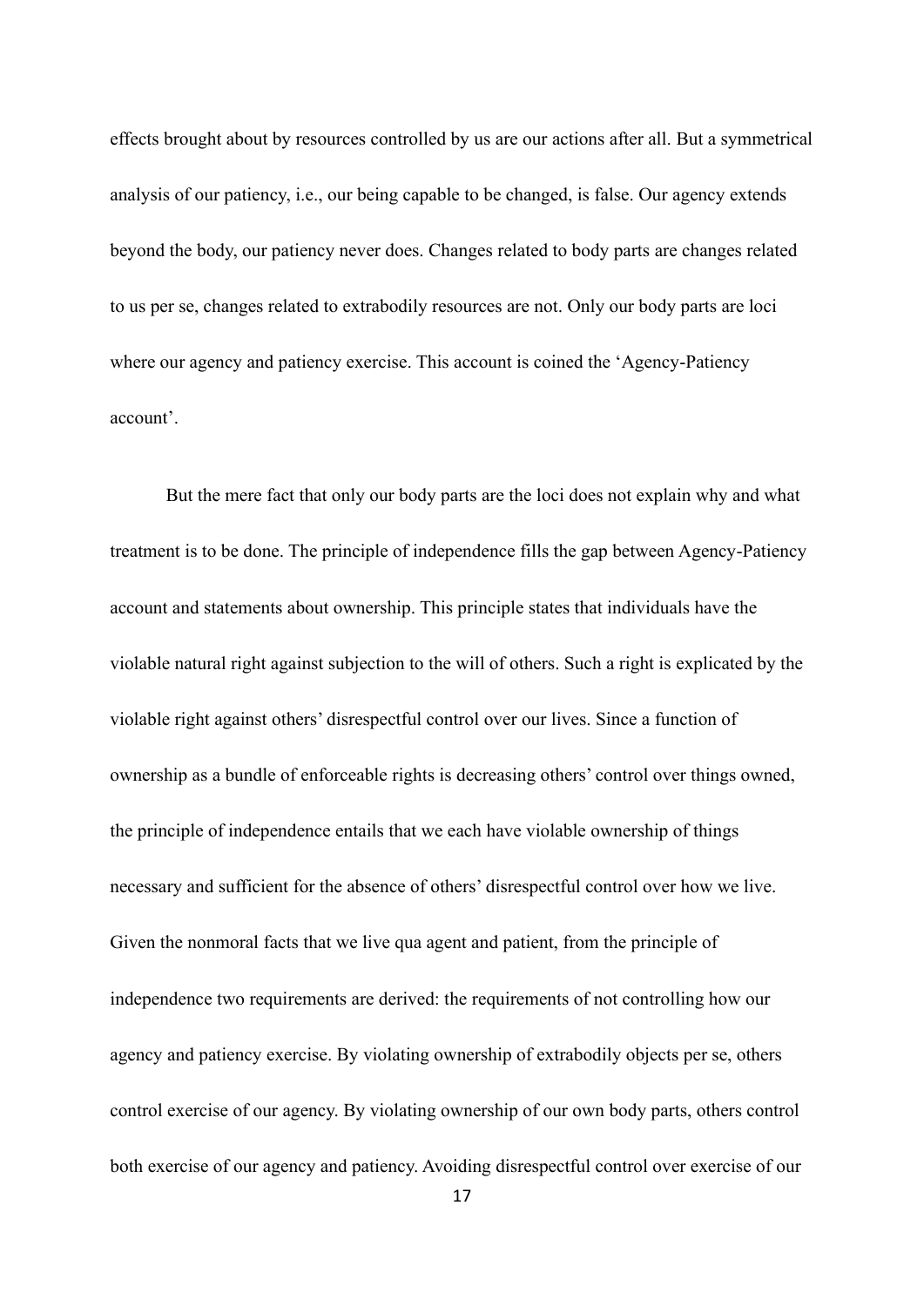patiency is a tie-breaking consideration in favour of self-ownership when self-ownership is balanced with ownership of extrabodily materials.

Explication of the principle of independence requires an analysis of control and an account of control being disrespectful. An individual is under another's control to do (or refrain from doing) something when two conditions prevail. First, another has a power to secure that he does it. Second, another is disposed to exercise or consolidate the power. Dispositions do not correspond to conditional probabilities. A bomb is by nature explosive, i.e., disposed to explode in a considerable variety of circumstances, though it is unlikely to explode assumed or given that it is stored inside the Moon.

Viewed as a conception of negative liberty, the analysis of control is distinct from the prominent liberal and republican conceptions. The former is too subjective, linking unfreedom to how probable an interferer would prefer to interfere if controlee endeavoured to do otherwise. The latter is too objective, linking unfreedom to the (modal) possibility of an interferer's power with impunity. The analysis of control stands in the middle. An authoritarian regime is more disposed to but is unlikelier to interfere in affairs of some city within its territory than a democratic regime, assumed that the city is a global financial hub, for the regime's interference in the hub would destroy its 'peaceful rise' international branding. Something's disposition to exercise its power is not its power but the general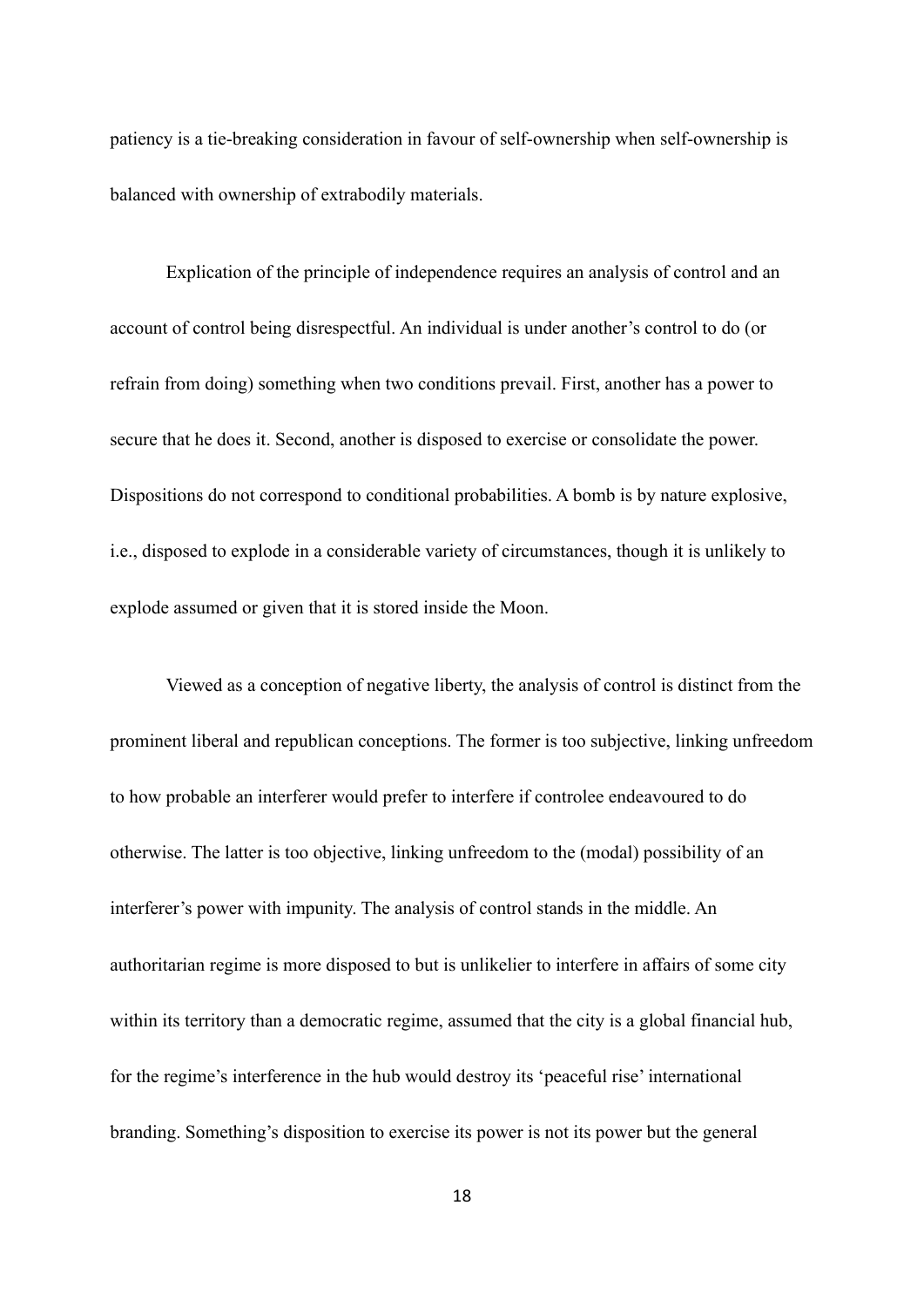tendency to exercise the power. A sainted giant is powerful, but he or she is less disposed to exercise it relative to an equally powerful tyrant.

Control, however, is not necessarily bad and may be constructive. To accuse parents, surgeons, and rescuers, of having disrespectful control over their children, patients (in the ordinary sense), and victims, respectively are highly contentious and perhaps arouse fair indignation. One of the factors in judgment about the degree of the disrespectfulness is the controller's disposition to manage his power by seeking voluntary permission from the controlee when communication is possible. What a controller would do in (hypothetical) cases where communication is impossible is not evidence for his denying the controlee's status of being a 'self-originating' source of valid claims about his own life (Rawls, 1999, p. 330). This account of disrespectful control leaves room for soft paternalistic intervention in cases where communication is impossible, yet it goes beyond soft paternalism by requiring the intervening body not to control disrespectfully. This requirement remains valid in situations in which people are genuinely neutral towards or favour being intervened or controlled.

Despite the intimate connection between patiency and our bodies, some critics of the normative priority of self-ownership might reply that the two theses in question give implausible practical guidance. Why, for example, is non-consensual removal of a malignant tumour worse than forcible removal of a pacemaker from the same or another individual per